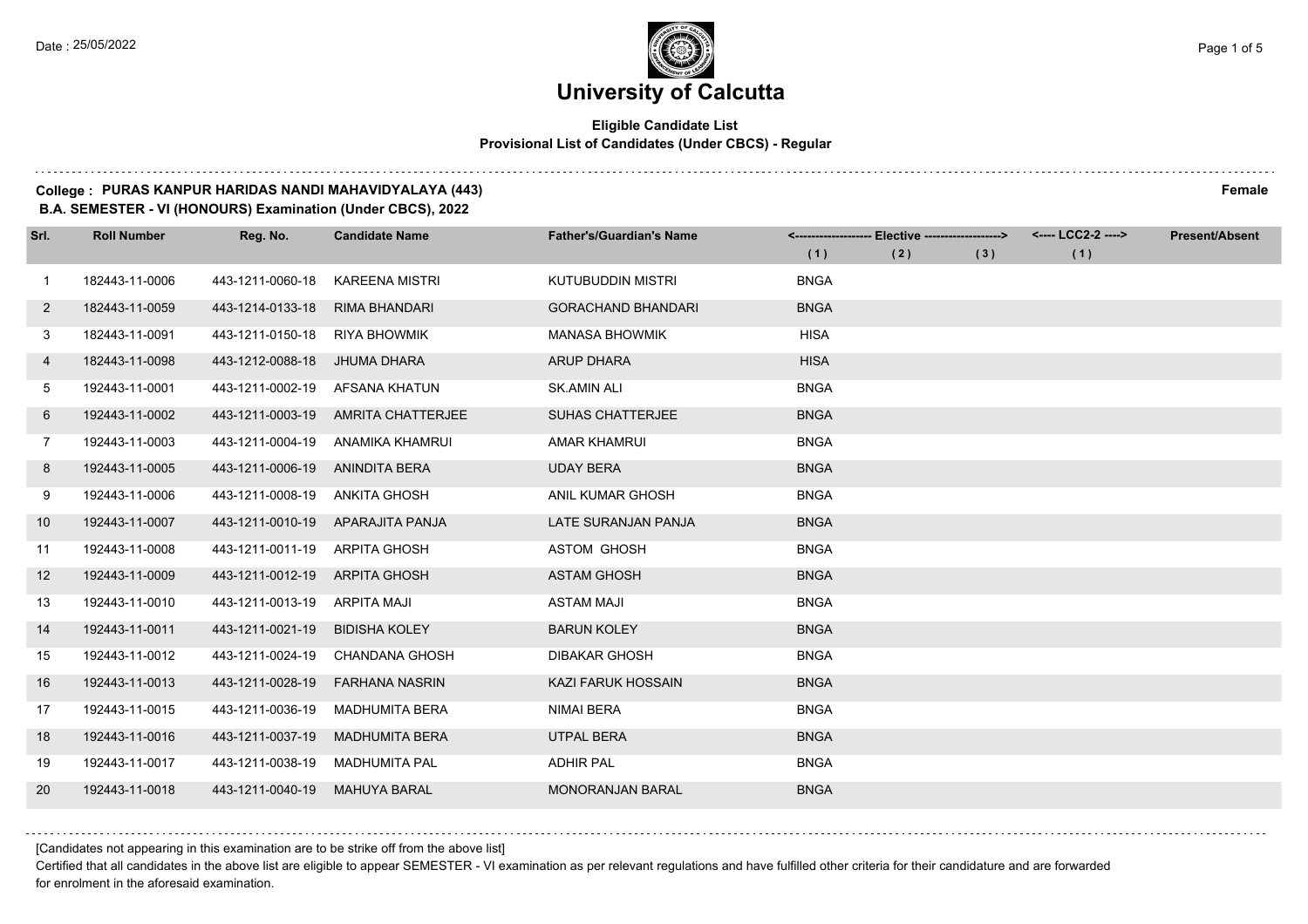$1.111$ 

## **University of Calcutta**

## **Eligible Candidate List Provisional List of Candidates (Under CBCS) - Regular**

#### **College : PURAS KANPUR HARIDAS NANDI MAHAVIDYALAYA (443) Female**

**B.A. SEMESTER - VI (HONOURS) Examination (Under CBCS), 2022**

| Srl. | <b>Roll Number</b> | Reg. No.                       | <b>Candidate Name</b>           | <b>Father's/Guardian's Name</b> |             | <------------------- Elective -------------------> |     | <---- LCC2-2 ----> | <b>Present/Absent</b> |
|------|--------------------|--------------------------------|---------------------------------|---------------------------------|-------------|----------------------------------------------------|-----|--------------------|-----------------------|
|      |                    |                                |                                 |                                 | (1)         | (2)                                                | (3) | (1)                |                       |
| 21   | 192443-11-0019     | 443-1211-0044-19               | <b>MOULI DEY</b>                | RADHAKRISHNA DEY                | <b>BNGA</b> |                                                    |     |                    |                       |
| 22   | 192443-11-0021     | 443-1211-0057-19               | PIYALI DEY                      | <b>UTTAM DEY</b>                | <b>BNGA</b> |                                                    |     |                    |                       |
| 23   | 192443-11-0022     |                                | 443-1211-0060-19 PRIYA BHOWMICK | <b>DINOBANDHU BHOWMICK</b>      | <b>BNGA</b> |                                                    |     |                    |                       |
| 24   | 192443-11-0023     | 443-1211-0061-19               | PRIYANKA GHOSH                  | <b>DIPANKAR GHOSH</b>           | <b>BNGA</b> |                                                    |     |                    |                       |
| 25   | 192443-11-0024     | 443-1211-0063-19               | PRIYANKA MITRA                  | NIRAPADA MITRA                  | <b>BNGA</b> |                                                    |     |                    |                       |
| 26   | 192443-11-0027     | 443-1211-0073-19               | <b>RANITA MUKHERJEE</b>         | ANJAN MUKHERJEE                 | <b>BNGA</b> |                                                    |     |                    |                       |
| 27   | 192443-11-0029     | 443-1211-0078-19 RIMA PAL      |                                 | <b>DEB KUMAR PAL</b>            | <b>BNGA</b> |                                                    |     |                    |                       |
| 28   | 192443-11-0031     | 443-1211-0086-19               | <b>RIYA BODAK</b>               | <b>BECHARAM BODAK</b>           | <b>BNGA</b> |                                                    |     |                    |                       |
| 29   | 192443-11-0032     | 443-1211-0087-19               | <b>RIYA PAL</b>                 | <b>SAMIRAN PAL</b>              | <b>BNGA</b> |                                                    |     |                    |                       |
| 30   | 192443-11-0034     | 443-1211-0092-19               | SANGITA MAITY                   | <b>ASTAM MAITY</b>              | <b>BNGA</b> |                                                    |     |                    |                       |
| 31   | 192443-11-0035     | 443-1211-0094-19               | SANJANA BANERJEE                | SUPRIYA BANERJEE                | <b>BNGA</b> |                                                    |     |                    |                       |
| 32   | 192443-11-0036     | 443-1211-0095-19               | SANJUKTA BHATTACHARJYA          | NIRMAL BHATTACHARJYA            | <b>BNGA</b> |                                                    |     |                    |                       |
| 33   | 192443-11-0037     | 443-1211-0096-19               | <b>SARMILA MULA</b>             | <b>MODAN MULA</b>               | <b>BNGA</b> |                                                    |     |                    |                       |
| 34   | 192443-11-0038     | 443-1211-0102-19 SHASWATI BERA |                                 | <b>SAHEB BERA</b>               | <b>BNGA</b> |                                                    |     |                    |                       |
| 35   | 192443-11-0039     | 443-1211-0104-19               | SHWETA KUNTI                    | <b>TARUN KUNTI</b>              | <b>BNGA</b> |                                                    |     |                    |                       |
| 36   | 192443-11-0041     | 443-1211-0107-19               | SMRITIKANA KANRAR               | PRADIP KANRAR                   | <b>BNGA</b> |                                                    |     |                    |                       |
| 37   | 192443-11-0043     | 443-1211-0112-19               | SONITA MAJI                     | <b>SUKDEB MAJI</b>              | <b>BNGA</b> |                                                    |     |                    |                       |
| 38   | 192443-11-0044     | 443-1211-0116-19               | <b>SRABANI MONDAL</b>           | <b>LAKSHMIKANTA MONDAL</b>      | <b>BNGA</b> |                                                    |     |                    |                       |
| 39   | 192443-11-0045     | 443-1211-0119-19 SUBHASRI SETH |                                 | UTTAM SETH                      | <b>BNGA</b> |                                                    |     |                    |                       |
| 40   | 192443-11-0046     | 443-1211-0120-19 SUDIPA HAZRA  |                                 | <b>SRIKANTA HAZRA</b>           | <b>BNGA</b> |                                                    |     |                    |                       |

[Candidates not appearing in this examination are to be strike off from the above list]

Certified that all candidates in the above list are eligible to appear SEMESTER - VI examination as per relevant regulations and have fulfilled other criteria for their candidature and are forwarded for enrolment in the aforesaid examination.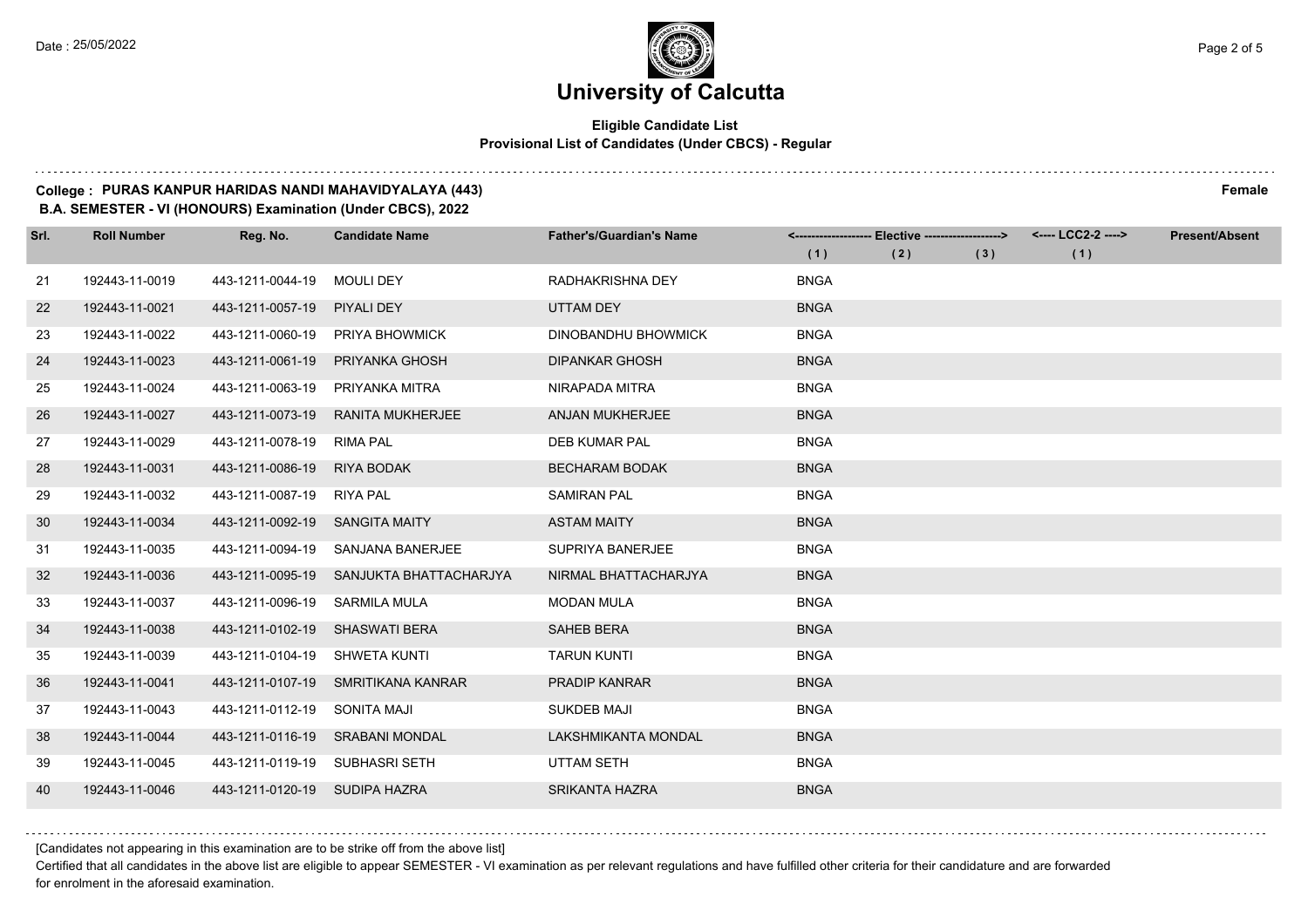## **Eligible Candidate List Provisional List of Candidates (Under CBCS) - Regular**

#### **College : PURAS KANPUR HARIDAS NANDI MAHAVIDYALAYA (443) Female**

**B.A. SEMESTER - VI (HONOURS) Examination (Under CBCS), 2022**

| Srl. | <b>Roll Number</b> | Reg. No.                       | <b>Candidate Name</b>                  | <b>Father's/Guardian's Name</b> |             | <------------------- Elective -------------------> |     | <---- LCC2-2 ----> | <b>Present/Absent</b> |
|------|--------------------|--------------------------------|----------------------------------------|---------------------------------|-------------|----------------------------------------------------|-----|--------------------|-----------------------|
|      |                    |                                |                                        |                                 | (1)         | (2)                                                | (3) | (1)                |                       |
| 41   | 192443-11-0049     | 443-1211-0127-19               | <b>SUSMITA CHAULI</b>                  | <b>BISWAJIT CHAULI</b>          | <b>BNGA</b> |                                                    |     |                    |                       |
| 42   | 192443-11-0051     | 443-1211-0132-19               | SWAGATA BERA                           | PRASANTA KUMAR BERA             | <b>BNGA</b> |                                                    |     |                    |                       |
| 43   | 192443-11-0052     | 443-1211-0133-19 SWAGATA NANDI |                                        | SUSHIL KUMAR NANDI              | <b>BNGA</b> |                                                    |     |                    |                       |
| 44   | 192443-11-0054     |                                | 443-1211-0137-19 TANUSHREE CHAKRABORTY | <b>NIKHIL CHAKRABORTY</b>       | <b>BNGA</b> |                                                    |     |                    |                       |
| 45   | 192443-11-0055     | 443-1211-0138-19               | TARMINA KHATUN                         | SK TAHER ALI                    | <b>BNGA</b> |                                                    |     |                    |                       |
| 46   | 192443-11-0056     | 443-1211-0139-19 TINA KOLEY    |                                        | LATE ASTOM KOLEY                | <b>BNGA</b> |                                                    |     |                    |                       |
| 47   | 192443-11-0057     | 443-1211-0141-19 TITIR NANDI   |                                        | <b>NABAKUMAR NANDI</b>          | <b>BNGA</b> |                                                    |     |                    |                       |
| 48   | 192443-11-0058     | 443-1211-0146-19 TUSI GALUI    |                                        | <b>SUSANTA GALUI</b>            | <b>BNGA</b> |                                                    |     |                    |                       |
| 49   | 192443-11-0060     | 443-1212-0023-19               | CHAITALI HAZRA                         | <b>LAKSHMAN HAZRA</b>           | <b>BNGA</b> |                                                    |     |                    |                       |
| 50   | 192443-11-0061     | 443-1212-0025-19               | <b>CHUMKI ROY</b>                      | <b>TIRTHAPADA ROY</b>           | <b>BNGA</b> |                                                    |     |                    |                       |
| 51   | 192443-11-0062     | 443-1212-0045-19               | MOUMITA ROY                            | <b>SUJOY ROY</b>                | <b>BNGA</b> |                                                    |     |                    |                       |
| 52   | 192443-11-0064     | 443-1212-0134-19               | <b>SWAPNA MALIK</b>                    | <b>SUJAY MALIK</b>              | <b>BNGA</b> |                                                    |     |                    |                       |
| 53   | 192443-11-0067     | 443-1214-0052-19               | PALLABI KARMAKAR                       | <b>UTTAM KARMAKAR</b>           | <b>BNGA</b> |                                                    |     |                    |                       |
| 54   | 192443-11-0068     | 443-1214-0068-19               | RAJESWARI KARMAKAR                     | <b>SANKAR KARMAKAR</b>          | <b>BNGA</b> |                                                    |     |                    |                       |
| 55   | 192443-11-0070     | 443-1214-0085-19               | RITTIKA SAU                            | <b>GOPAL SAU</b>                | <b>BNGA</b> |                                                    |     |                    |                       |
| 56   | 192443-11-0071     | 443-1214-0093-19               | <b>SANGITA PAL</b>                     | <b>GOUTAM PAL</b>               | <b>BNGA</b> |                                                    |     |                    |                       |
| 57   | 192443-11-0072     | 443-1214-0109-19               | <b>SOMA PAL</b>                        | <b>AJIT PAL</b>                 | <b>BNGA</b> |                                                    |     |                    |                       |
| 58   | 192443-11-0073     | 443-1214-0123-19               | <b>SUMANA HAL</b>                      | <b>NABA KUMAR HAL</b>           | <b>BNGA</b> |                                                    |     |                    |                       |
| 59   | 192443-11-0074     | 443-1211-0020-19               | <b>BAISHALI BORAL</b>                  | <b>SUDIP BORAL</b>              | <b>ENGA</b> |                                                    |     |                    |                       |
| 60   | 192443-11-0075     | 443-1211-0035-19               | LISHA SAMANTA                          | <b>SUFAL SAMANTA</b>            | <b>ENGA</b> |                                                    |     |                    |                       |

[Candidates not appearing in this examination are to be strike off from the above list]

Certified that all candidates in the above list are eligible to appear SEMESTER - VI examination as per relevant regulations and have fulfilled other criteria for their candidature and are forwarded for enrolment in the aforesaid examination.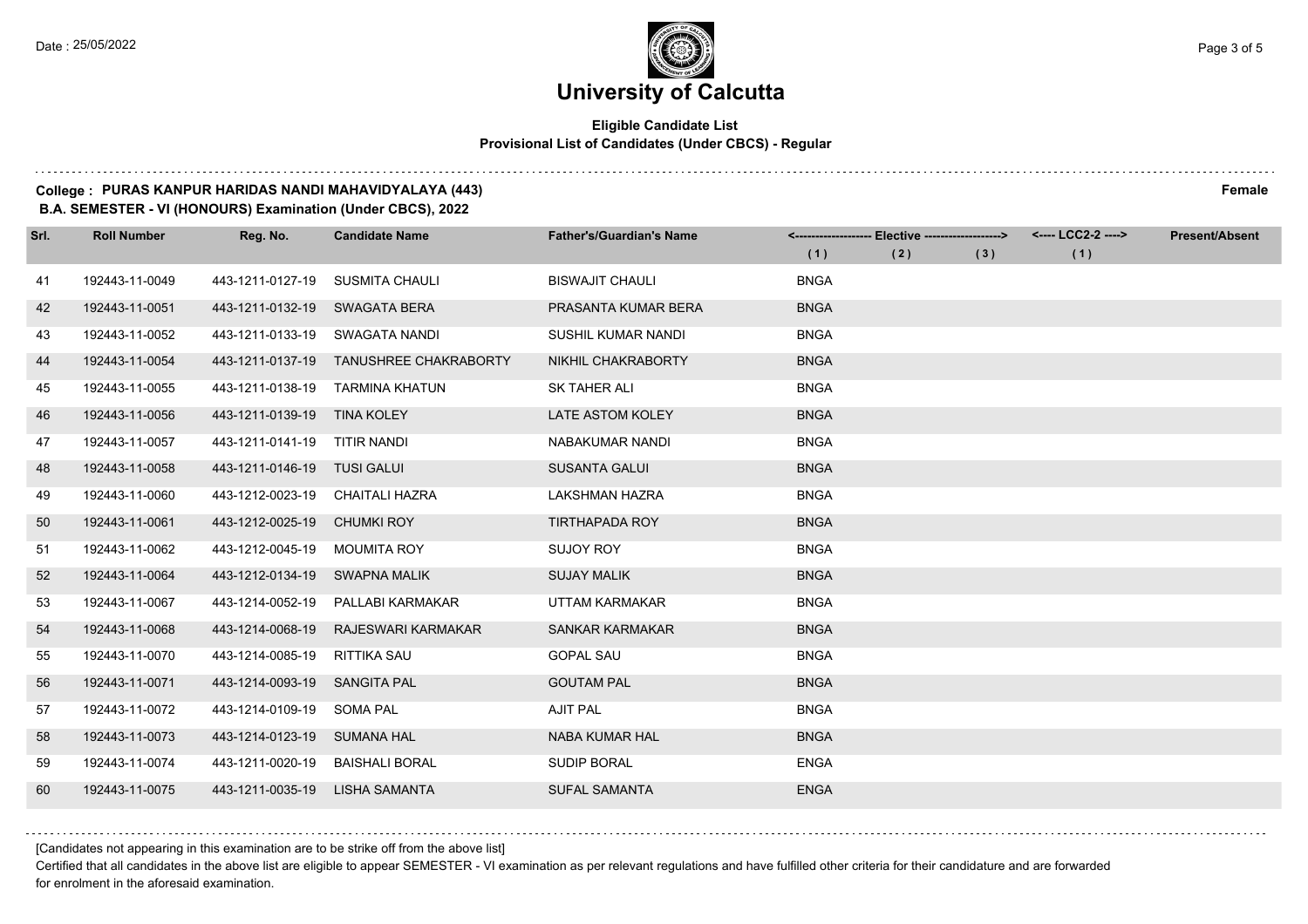## **Eligible Candidate List Provisional List of Candidates (Under CBCS) - Regular**

#### **College : PURAS KANPUR HARIDAS NANDI MAHAVIDYALAYA (443) Female**

**B.A. SEMESTER - VI (HONOURS) Examination (Under CBCS), 2022**

| Srl. | <b>Roll Number</b> | Reg. No.         | <b>Candidate Name</b>        | <b>Father's/Guardian's Name</b> |             | <------------------- Elective -------------------> |     | <---- LCC2-2 ----> | <b>Present/Absent</b> |
|------|--------------------|------------------|------------------------------|---------------------------------|-------------|----------------------------------------------------|-----|--------------------|-----------------------|
|      |                    |                  |                              |                                 | (1)         | (2)                                                | (3) | (1)                |                       |
| 61   | 192443-11-0079     | 443-1211-0066-19 | <b>PUJA KHAMRUI</b>          | ANIL KUMAR KHAMRUI              | <b>ENGA</b> |                                                    |     |                    |                       |
| 62   | 192443-11-0084     | 443-1211-0018-19 | <b>BAISHAKHI CHAKRABORTY</b> | <b>DEBDAS CHAKRABORTY</b>       | <b>HISA</b> |                                                    |     |                    |                       |
| 63   | 192443-11-0086     | 443-1211-0029-19 | <b>JASMIN SULTANA</b>        | <b>JAHANGIR BOXI</b>            | <b>HISA</b> |                                                    |     |                    |                       |
| 64   | 192443-11-0087     | 443-1211-0031-19 | KAJI NAJMIN SULTANA          | KAJI NAJRUL ISLAM               | <b>HISA</b> |                                                    |     |                    |                       |
| 65   | 192443-11-0088     | 443-1211-0043-19 | <b>MONIKANA PAKHIRA</b>      | PROVASH PAKHIRA                 | <b>HISA</b> |                                                    |     |                    |                       |
| 66   | 192443-11-0089     | 443-1211-0047-19 | MOUSUMI SADHUKHAN            | AMAR SADHUKHAN                  | <b>HISA</b> |                                                    |     |                    |                       |
| 67   | 192443-11-0091     | 443-1211-0049-19 | NEHA MAJI                    | <b>ASTOM MAJI</b>               | <b>HISA</b> |                                                    |     |                    |                       |
| 68   | 192443-11-0092     | 443-1211-0051-19 | NIBEDITA SAMUI               | <b>KRISHNAPADA SAMUI</b>        | <b>HISA</b> |                                                    |     |                    |                       |
| 69   | 192443-11-0093     | 443-1211-0062-19 | PRIYANKA MANNA               | PRASANTA MANNA                  | <b>HISA</b> |                                                    |     |                    |                       |
| 70   | 192443-11-0094     | 443-1211-0065-19 | <b>PUJA BAG</b>              | <b>LATE PRABIR BAG</b>          | <b>HISA</b> |                                                    |     |                    |                       |
| 71   | 192443-11-0095     | 443-1211-0081-19 | RIMPA MANNA                  | AJIT MANNA                      | <b>HISA</b> |                                                    |     |                    |                       |
| 72   | 192443-11-0097     | 443-1211-0091-19 | SANGAMITRA MONDAL            | SOMNATH MONDAL                  | <b>HISA</b> |                                                    |     |                    |                       |
| 73   | 192443-11-0098     | 443-1211-0097-19 | <b>SATHI GHOSH</b>           | <b>CHIRANJIT GHOSH</b>          | <b>HISA</b> |                                                    |     |                    |                       |
| 74   | 192443-11-0099     | 443-1211-0101-19 | SAYANTI HAZRA                | CHANDRAKANTA HAZRA              | <b>HISA</b> |                                                    |     |                    |                       |
| 75   | 192443-11-0100     | 443-1211-0103-19 | SHRABANTI DAS                | <b>TAPAN DAS</b>                | <b>HISA</b> |                                                    |     |                    |                       |
| 76   | 192443-11-0101     | 443-1211-0105-19 | SK JOSMINA KHATUN            | SK JAKIR HOSSAIN                | <b>HISA</b> |                                                    |     |                    |                       |
| 77   | 192443-11-0102     | 443-1211-0124-19 | <b>SUMITRA MANNA</b>         | KALIPADA MANNA                  | <b>HISA</b> |                                                    |     |                    |                       |
| 78   | 192443-11-0103     | 443-1211-0128-19 | SUSMITA DEYASHI              | <b>BIMAL DEYASHI</b>            | <b>HISA</b> |                                                    |     |                    |                       |
| 79   | 192443-11-0104     | 443-1211-0142-19 | <b>TOGARI GHOSH</b>          | <b>MURARI MOHAN GHOSH</b>       | <b>HISA</b> |                                                    |     |                    |                       |
| 80   | 192443-11-0106     | 443-1212-0046-19 | <b>MOUSUMI GHORUI</b>        | <b>SHYAMAL GHORUI</b>           | <b>HISA</b> |                                                    |     |                    |                       |

[Candidates not appearing in this examination are to be strike off from the above list]

Certified that all candidates in the above list are eligible to appear SEMESTER - VI examination as per relevant regulations and have fulfilled other criteria for their candidature and are forwarded for enrolment in the aforesaid examination.